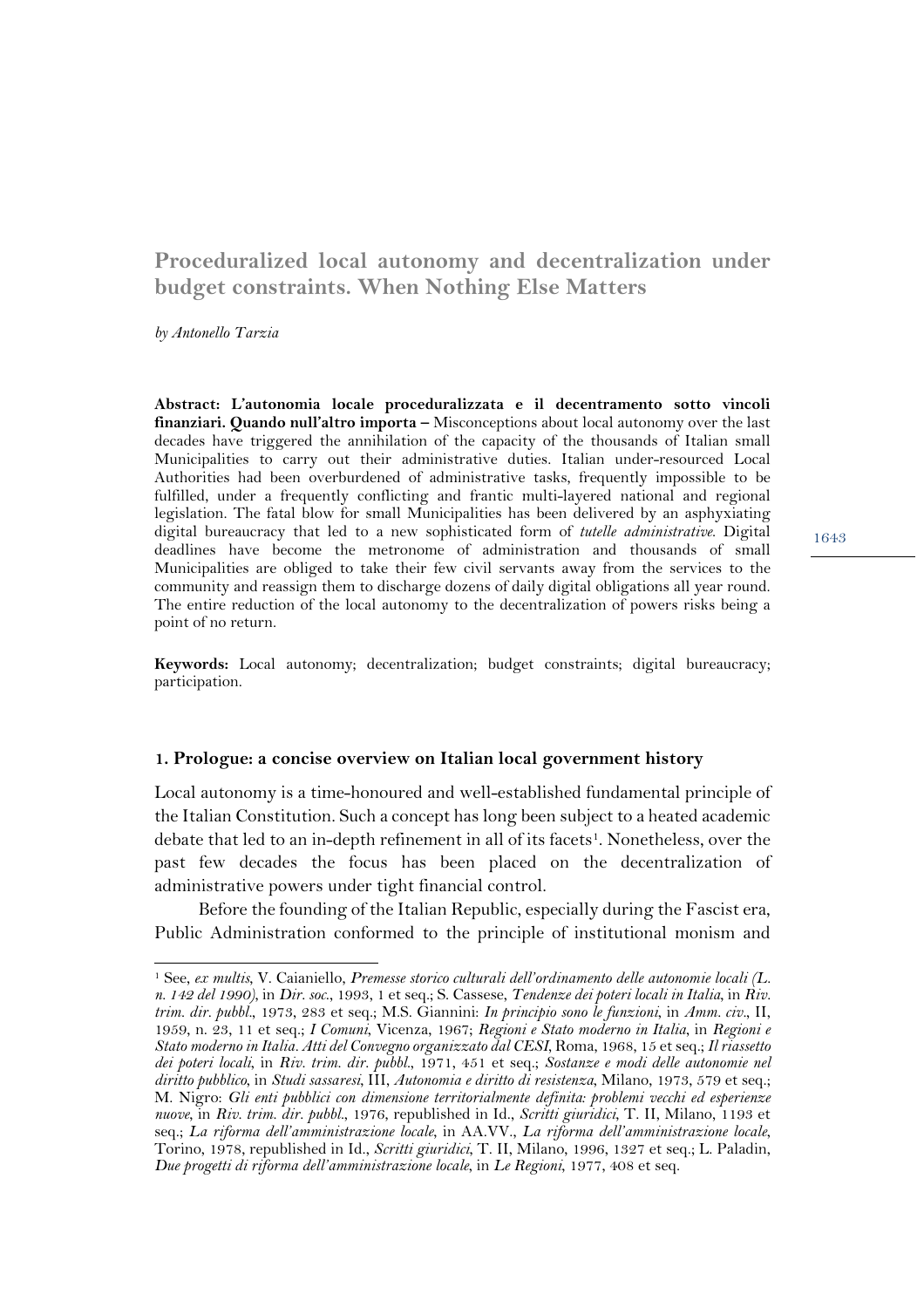total subordination of territorial bodies to the State; hence, local governments were strictly dependent on the State's far-reaching control. This monist model for State and Public Administration was later replaced by the institutional pluralism that the Constituent Assembly treasured in the Article 5, within the fundamental principles of the Constitution. Nonetheless, the course towards the decentralization of administrative powers, deemed by a plethora of academics as the real instrument to provide local autonomy, has been rather slow. The first general Law on Local Government grounded on the principle of autonomy was only enacted in 1990, after more than a century of *tutelle administrative*. Likewise, it was not until 1970s that the complete shaping of the political Regions occurred, although the Constituent Assembly viewed them as the additional new cornerstone of the Constitutional architecture of territorial powers<sup>2</sup>.

The former administrative system was centred on the magnitude of the State administrative power granted to central or peripheral (state) bodies and on the myth of a uniform legal regime (rather, it was a "panoply of shreds of legislations"3) for the over 8000 Municipalities and their rules of procedures, organizational principles, form of government, "*funzioni*" and administrative measures. This was an elephantine and asphyxiating system of *a priori* controls on local governments' actions that coexisted with a chaotic special and sectorial legislation that gradually eroded local autonomy<sup>4</sup>. Meanwhile, State laws nourished the proliferation of Public Companies charged with carrying out local administrative tasks as well as building up facilities<sup>5</sup>. Last but not least, State laws granted large influence in local matters<sup>6</sup> to various national public bodies such as *Cassa per il Mezzogiorno*, a State Fund for the underdeveloped Southern Italy.

Hence, decentralization as proposed by Art. 5 of the Constitution has been rather slow.

The turning point for the enhancement of Local Authorities' autonomy coincided with the Law no. 142/1990. So, it is only from 1990 onwards that Local Authorities have become active "players" in the Italian administrative scenario.

In 1997, the Bassanini reform<sup>7</sup> revolutionized the ancient centralized model of Administration by choosing Municipalities as the level of government charged by default with administrative powers, except for all those powers that the law left in the hand of the State. In that decade the popular election of the Mayor was

l

<sup>2</sup> Ordinary Regions were established only at the beginning of the 1970s; on the contrary, Special-status Regions became immediately effective when the Constitution entered into force. <sup>3</sup> F. Benvenuti, *Per una nuova legge comunale e provinciale*, in *Riv. Amm. Rep. It.*, 1959, 10, 1 et seq. (republished in Id., *Scritti giuridici*, II, Milano, 1747 et seq.: «una congerie di brandelli legislativi», *ivi*, at 1749).

<sup>4</sup> See A. Tarzia, *Corti dei conti e controllo esterno sull'attività economico-finanziaria delle autonomie negli Stati regionali*, Padova, 2008, and *Los controles administrativos*, in G.F. Ferrari (ed.), *Derecho administrativo italiano*, México, 2013, 399 et seq.

<sup>5</sup> For example, Law no. 1042/1969.

<sup>6</sup> For example, art. 8, Law no. 646/1950, and, later, art. 32, d.P.R. (Decree issued by the President of the Republic) no. 1523/1967.

<sup>7</sup> Laws no. 59 and 127/1997, mainly.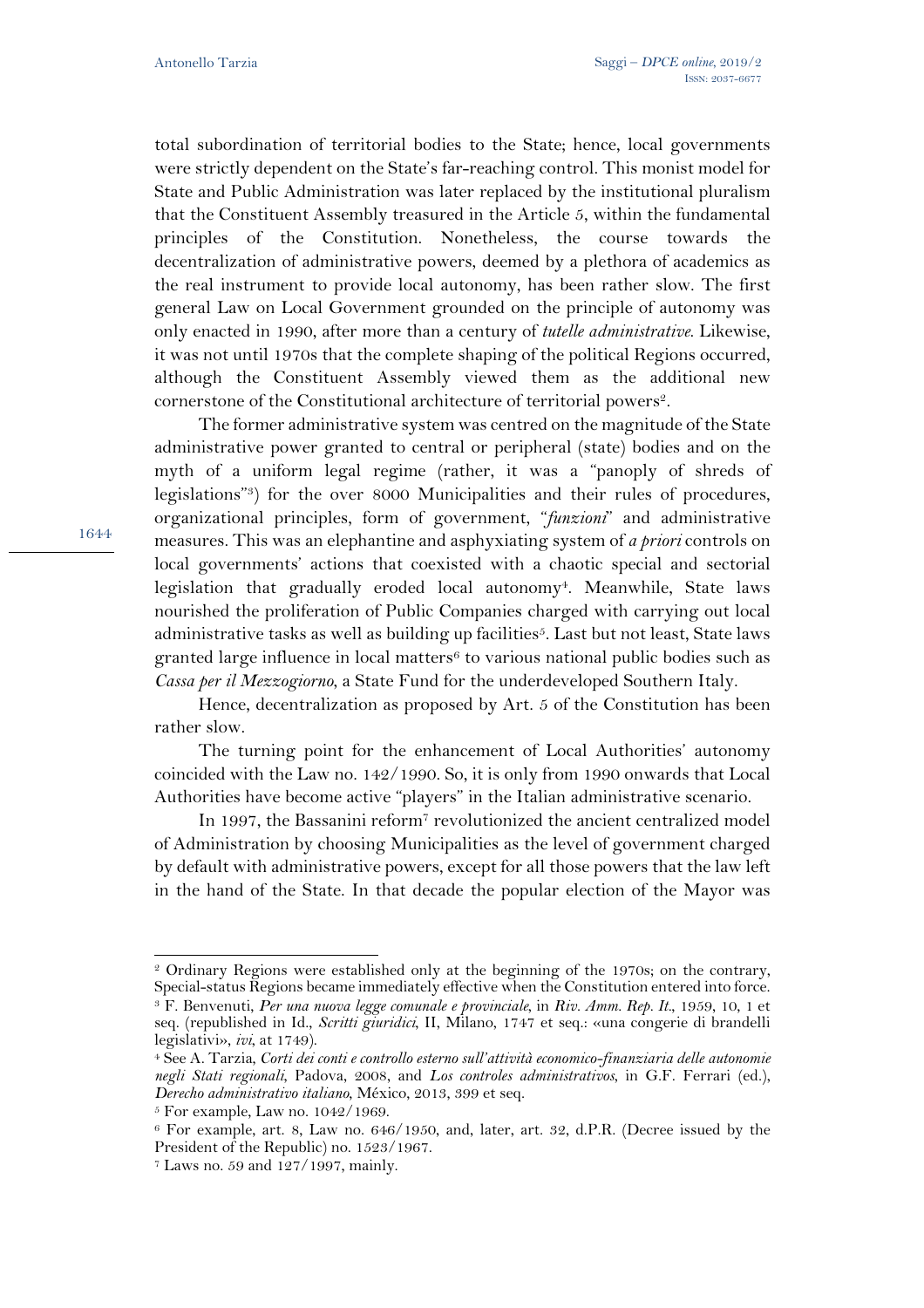finally established by law<sup>8</sup>; it proved to be an efficient solution to various problems (local political instability and democratic participation, mainly).

Late in 2001, Part II of the Constitution was largely amended in order to provide much more legislative and administrative powers to political Regions9. These reforms deeply involved the ministerial administration since they brought about a massive transfer of legislative and administrative powers in favour of Regional and Local Authorities

In the last decade, national legislation pulsed neighbouring small Municipalities to perform in association various administrative tasks, in order to pursue efficiency targets<sup>10</sup> and savings in the expenditure<sup>11</sup>.

Most recently, the Law no. 56/2014 brought some new solutions and many new problems and inconsistencies to Local Authorities by creation of the Metropolitan Cities, after many decades of debate and various bills never passed, and marginalisation of the Provinces (a departmental level of local government that was crucial in the shaping of Italian administrative history)<sup>12</sup>.

If local autonomy is to be conceived as the capability to define the interests of local communities according to the principles of representation and accountability, the popular election of the Mayor and the massive decentralization of administrative and regulatory powers should suffice.

Regrettably, all of this is furthest from the current situation of Italian local governments which are stifled by interweaves of rules and financial intergovernmental relations. The result is an oppressive new system of centralized controls, especially considering that, at the time of this writing, Italy has 5500 Municipalities with fewer than 5000 inhabitants and no more than a dozen of civil servants; additionally, hundreds of Municipalities work with just three or four civil servants and a few elected councillors<sup>13</sup>.

The truest meaning of local autonomy – self-regulation and participation – is somewhat much more precarious today than in the past.

## **2. A "proceduralized" local autonomy – an oxymoron**

Currently, the real essence of Italian local governments is definable by an oxymoron – "proceduralized autonomy". The real question is: What remains of the promises of local self-administration and free choice of the interests to pursue?

l

<sup>8</sup> Law no. 81/1993.

<sup>9</sup> Constitutional Act 18 October 2001, no. 3. See A. Tarzia, *Le autonomie locali nella nuova organizzazione costituzionale italiana*, Curitiba, 2008.

<sup>10</sup> See A. Tarzia, G. De Luca, *L'associazionismo locale tra adempimenti normativi e criticità operative*, in *L'Amministrazione Italiana*, 2014, 23 et seq.

<sup>11</sup> See A. Tarzia, G. De Luca, *Los Municipios Italianos frente a los recortes presupuestarios*, in T.R. Huerta Barrera (ed.), *Derecho Municipal Multinacional*, México, 2015, 387 et seq.

<sup>12</sup> See A. Tarzia, *Le città metropolitane*, in A. Tarzia, B. Di Giacomo Russo (eds), *Il nuovo governo locale. Analisi della legge n. 56/2014*, Napoli, 2015, 9 et seq., and *Il governo indifferenziato dell'area vasta metropolitana. La pianificazione territoriale e il principio dimenticato*, in G.F. Ferrari (ed.), *La prossima città*, Milano, 2017, 579 et seq.

<sup>&</sup>lt;sup>13</sup> Consider, for example, that we have 50 Municipalities with no more than 100 inhabitants; 2 of them have about 30 inhabitants.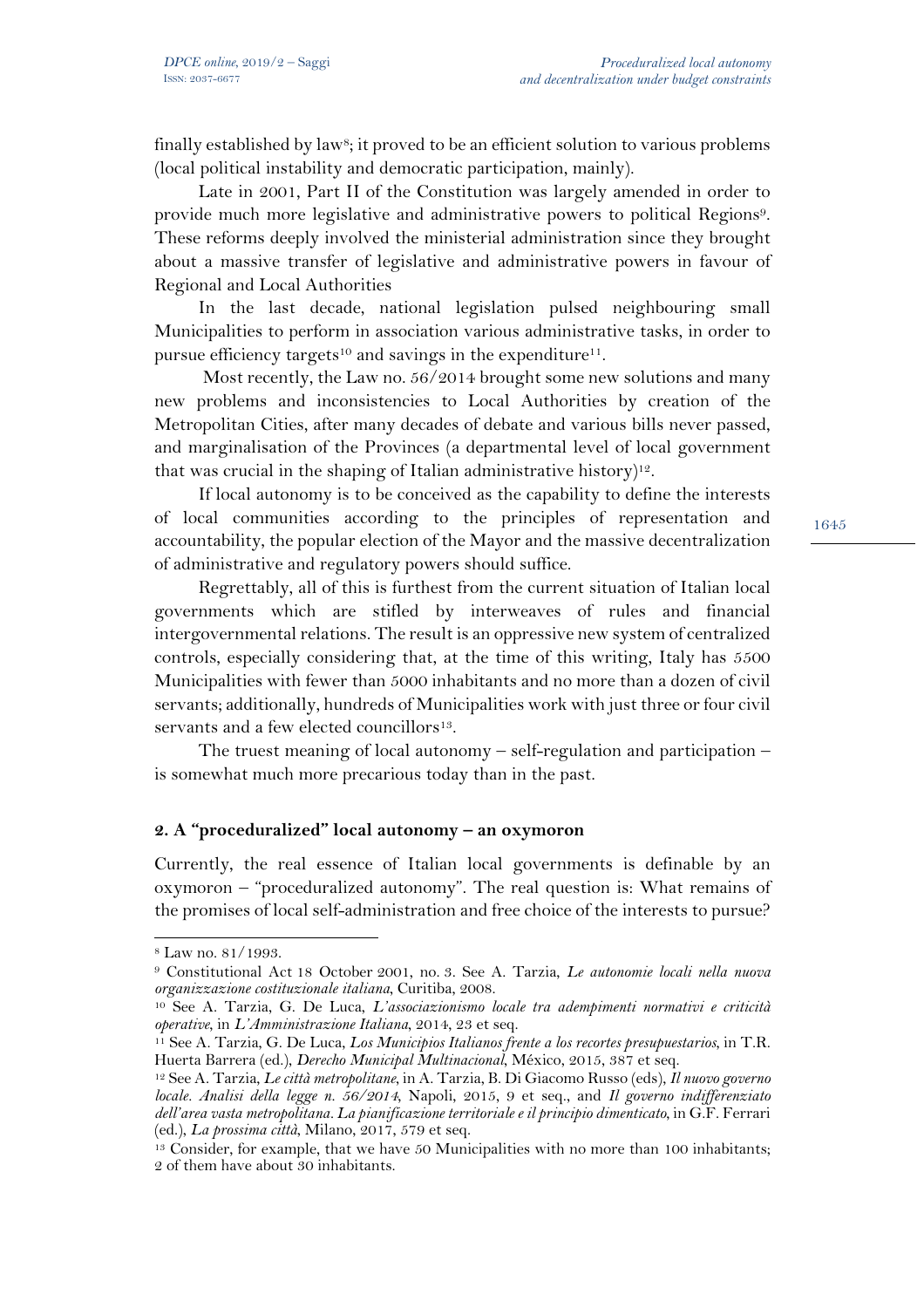What is left for the local government capacity to define the territorial community interests? Precious little survives for the following reasons.

Italian Municipalities are facing a functional overload due to the massive decentralization of administrative duties, which is the main line of reform since the second half of the 90s.

Italy counts only few Metropolitan Cities that have been created according to the senseless and old (initially proposed in 1956) idea of absorption of preexisting Provinces, the supra-municipal level of government. On the one side, not all of them are "real" Metropolitan areas as accounted by the OECD definition of functional urban areas; on the other side, there is a myriad of little Municipalities unable to carry out the gigantic range of "*funzioni*" allocated to them. This is mainly due to the financial constraints on their budgets. In order to hold public debt, an overpowering multi-layered system of financial rules and controls has been created; it has proved insufficient to grant Municipalities the possibility to participate in regulatory choices and, at the same time, obliges them to approve their budgets under utter uncertainty of resources available.

Nevertheless, there are two further critical factors, the multiplication of suffocating external controls and the overlapping of several layers of legislation, which will be the remaining focus of this chapter.

#### *2.1. Digital bureaucracy*

1646

The first issue is related to the asphyxiating system of external controls on Local Authorities. History tells about the shift, in the early 90s, from an early system of *a priori* controls on administrative acts to collaborative ones recommitted to the *Corte dei conti* (Court of Auditors), the judicial body specialized in controlling national and local public finance. These new forms of control failed in creating cooperation between Local Authorities and the *Corte dei conti*, mainly because this last is a part of the Judiciary, which makes local elected bodies and civil servants feel afraid and insecure.

Over recent years, maybe unwillingly, national Government and Parliament created a gigantic system of procedural controls on local administrative tasks. This new system yielded to a diversion of public employees from public services to an endless list of bureaucratic activities, whose usefulness to realize public interests is equal to zero in most cases and proved to be exceedingly problematic for small Municipalities.

This a short list of the (hundreds of) administrative formalities which in most cases are to be digitally processed: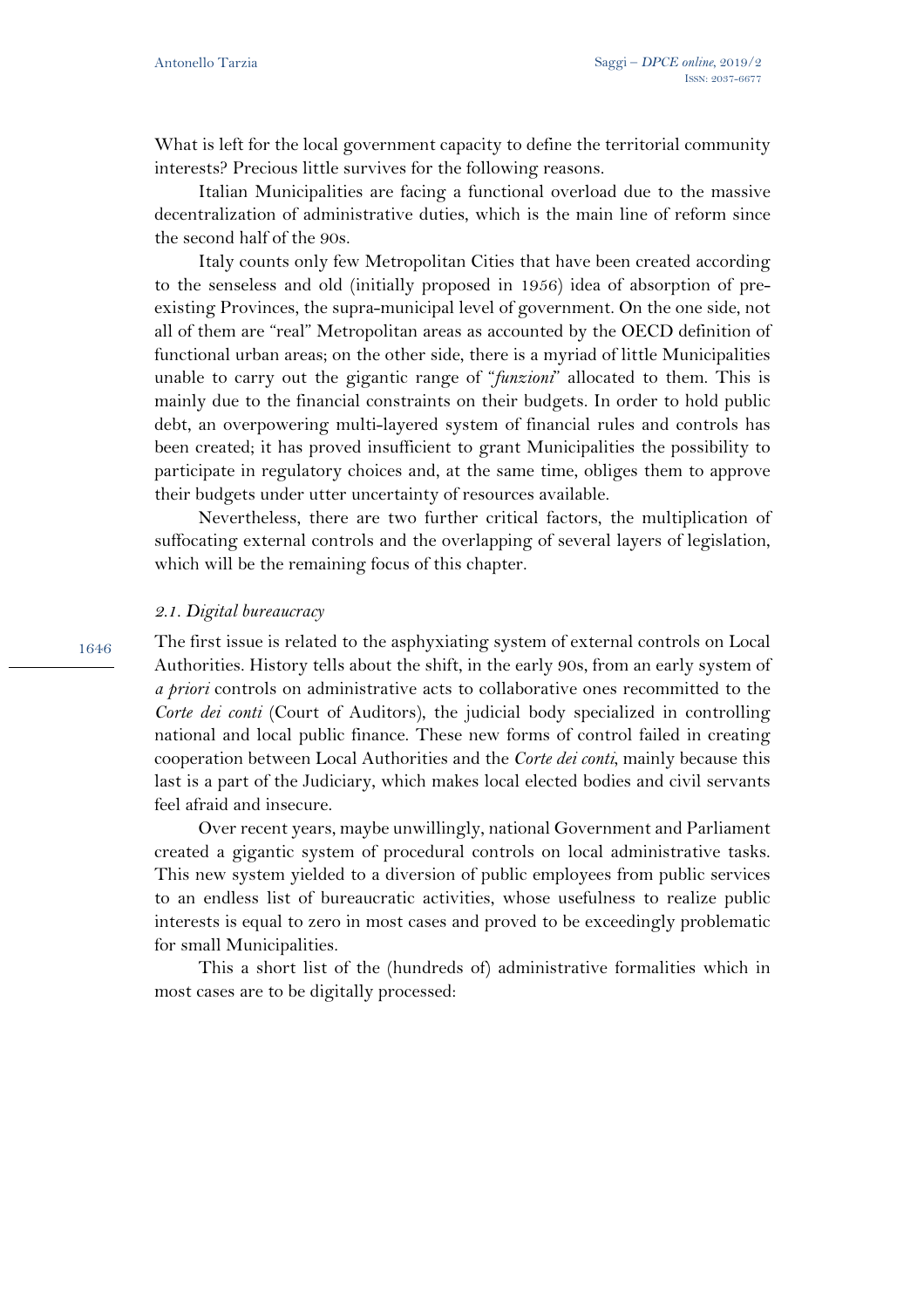- 1. The request for certification of the payment of social security contributions ["*DURC, Documento Unico di Regolarità Contributiva"*] for any outflow from local governments<sup>14</sup>;
- 2. The publication on the local government website of any grant, subsidy, reward that is above one thousand euros<sup>15</sup>;
- 3. The arrangement of the Performance Framework ("*Piano della performance*")16;
- 4. The arrangement of the Recruitment Plan ("*Piano delle assunzioni del personale*")17;
- 5. The arrangement of the End-of-Term Report ["Relazione di fine mandato"]<sup>18</sup>;
- 6. The arrangement of the Start-of-Term Program ["*Relazione di inizio*  mandato"<sup>-19</sup>;
- 7. The arrangement of the Three-years Programme to prevent corruption ["*Piano triennale di prevenzione della corruzione*"]20;

- 8. The arrangement of the Three-years Public Works Programme ["Programma triennale delle opere pubbliche" $\mathbb{Z}^2$ ;
- 9. The notification to Treasury's National Department of all information related to Municipal assets (Municipal companies and participations in local governments' consortia)22;
- 10. The notification to Treasury's National Department of all outstanding loans *(CEAM–Comunicazione degli Enti locali e territoriali per il monitoraggio e l'Accesso al Mercato dei capitali*)23;

 $\overline{a}$ <sup>14</sup> The regulation is scattered across many primary and secondary sources of law (D.lgs. no. 163/2006, later replaced by D.lgs. no. 50/2016; D.L. no. 210/2002, converted by Law no. 266/2002; D.M. (Ministerial Decree) Labour and Social Security, adopted 24/10/2007, etc.) <sup>15</sup> Arts. 4-*bis* and 26, par. 2, D.Lgs. no. 33/2013 (as modified by D.Lgs. no. 96/2016 and by Law no. 124/2017).

<sup>16</sup> Art. 10, D.Lgs. no. 150/2009.

<sup>17</sup> D.lgs. no. 165/2001 (as modified by D.lgs. no.75/2017) and D.P.C.M-Dipartimento della Funzione publica (Decree of the President of the Council of Ministers) adopted 8/5/2018.

<sup>18</sup> Art. 4, D.Lgs. no. 149/2011: «With the aim to pursue the overall control of public finance, to preserve the legal and economic unity of the Republic and the principle of transparency in revenue and expenditure decisions, Municipalities and Provinces are required to prepare an end-of-term report».

<sup>19</sup> Art. 4-*bis*, D.Lgs. no. 149/2011, as amended by art. 1-*bis*, par. 3, D.L. no. 174/2012, converted with modifications by Law no. 2013/2012: «With the aim to pursue the overall control of public finance, to preserve the legal and economic unity of the Republic and the principle of transparency in revenue and expenditure decisions, Municipalities and Provinces are required to prepare a start-of-term report, in order to make an informed assessment of their assets and liabilities, financial position and level of debt».

<sup>20</sup> Art. 1, par. 6, Law no. 190/2012, as amended by art. 41, par. 1, lett. e), D.Lgs. no. 97/2016. The Three-years Programme is to be drafted according to the ANAC (Anti-Corruption National Authority) Guidelines, updated annually.

<sup>21</sup> Art. 128, D.lgs. no. 163/2006; later repealed and replaced by arts. 21 et seq., D.Lgs. no. 50/2016; the Programme is to be drafted according to the Ministerial Decree of Infrastructures and Transport 24/10/2014; Special-status Regions have an additional regulation, for example, art. 6, Law Sicilian Region no. 12/2011.

<sup>22</sup> Art. 17, D.L. no. 90/2014, converted by Law no. 114/2014; Ministerial Decree of Economy and Finance 25-1-2015.

 $23$  Ministerial Decrees of Economy and Finance  $1/12/2003$ , no. 389, and 3-6-2004, no. 14955.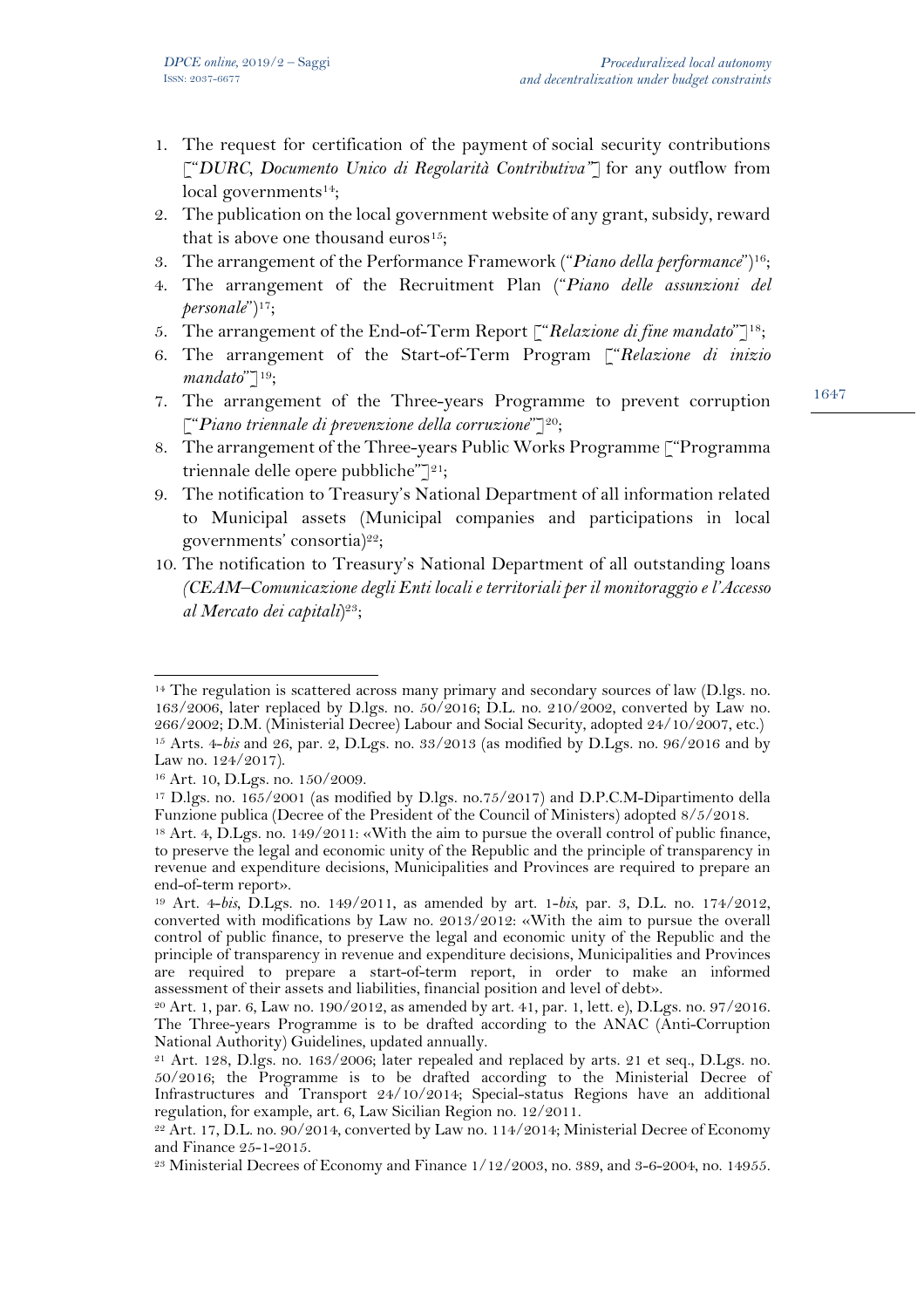- 11. The notification to PERLA PA (Integrated system for Public Administration) of all duties assigned by Local Authorities to civil servants and external agents $24$ ;
- 12. The completion of the Ministry of Public Administration questionnaire on the official cars' usage ("*auto blu"*)25;
- 13. The completion of  $SOSE^{26}$  questionnaires<sup>27</sup> on: a) Municipal standard costs and requirements; b) "Fiscal federalism project".
- 14. The completion of the *AGCOM* [National Authority for Communications] format on local advertising expenditures<sup>28</sup>;
- 15. The notification to *PERLA PA* of all benefits from allowances and leave related (and not related) to public officials' union memberships<sup>29</sup>;
- 16. The digital notification to the Fiscal Agency of all local fiscal revenues ("*Anagrafe tributaria*")30.

Apart from many other administrative procedural obligations, the foregoing list of administrative-no public services duties confirms that local autonomy seems to be bearing the brunt of deadlines and bureaucratic tasks that are paralyzing local governments, especially the smallest and under-resourced ones.

In 2012, the Anti-Corruption National Authority stated the unsustainable overlapping and duplication of disproportionate disclosure requirements for all Public Administrations<sup>31</sup>; despite some recent simplification of this "digital bureaucracy", in a 2017 report the Authority assessed that among the Public Administrations which failed the obligations, the 94.4% is made up of Local Authorities, and most of them are of small size (74,7%) and situated in the South and Isles  $(54,9\%)^{32}$ .

Among other inconsistencies in the effects of this kind of legislation, the heads of the financial services of Local Authorities denounce that this digital bureaucracy prevents them from effectively doing their main task, defined by law as management and control of financial activities<sup>33</sup>.

Digital deadlines have become the metronome of administration because of a widespread perception that local governments act unlawfully.

l

<sup>27</sup> Art. 5, par. 1, lett. c), D.Lgs. no. 216/2010.

<sup>24</sup> Law no. 190/2012 (that amended D.Lgs. no. 165/2001) and arts. 15-18, D.Lgs. no. 33/2013.

<sup>25</sup> Art. 4, D.P.C.M. 25/09/2014.

<sup>26</sup> *SOSE – Soluzioni per il Sistema Economico Spa* is a public company whose shares are held by the Minister of Economy and Finance (88%) and by the Bank of Italy (12%).

<sup>28</sup> Art. 41, D.Lgs. no. 177/2005; Del. AGCOM 14-1-2016, no. 4/16/CONS and 28-1-2017, no. 59/17/CONS.

<sup>29</sup> Art. 50, D.Lgs. no. 165/2001.

<sup>30</sup> Del. Agenzia delle Entrate 10-3-2005. 31 ANAC, *Per una semplificazione della trasparenza. Esiti della consultazione sugli obblighi di pubblicazione previsti in materia di trasparenza ed integrità*, 2012, in www.anticorruzione.it

<sup>32</sup> ANAC, *Rapporto sullo stato di attuazione e la qualità dei piani triennali di prevenzione della corruzione nelle amministrazioni pubbliche 2015-2017*, 2015, in www.anticorruzione.it

<sup>33</sup> Art. 153, D.Lgs. no. 267/2000. See M. Bellesia, *La difficile situazione dei responsabili dei servizi finanziari dei Comuni e le iniziative per migliorarla*, in *Azienditalia*, no. 10, 2018, 1259 et seq., at 1260, and F. Tuccio, *Uffici finanziari al collasso. Ragionerie in ginocchio per la mole di adempimenti*, in *Italia Oggi*, 3-3-2017, 42-43.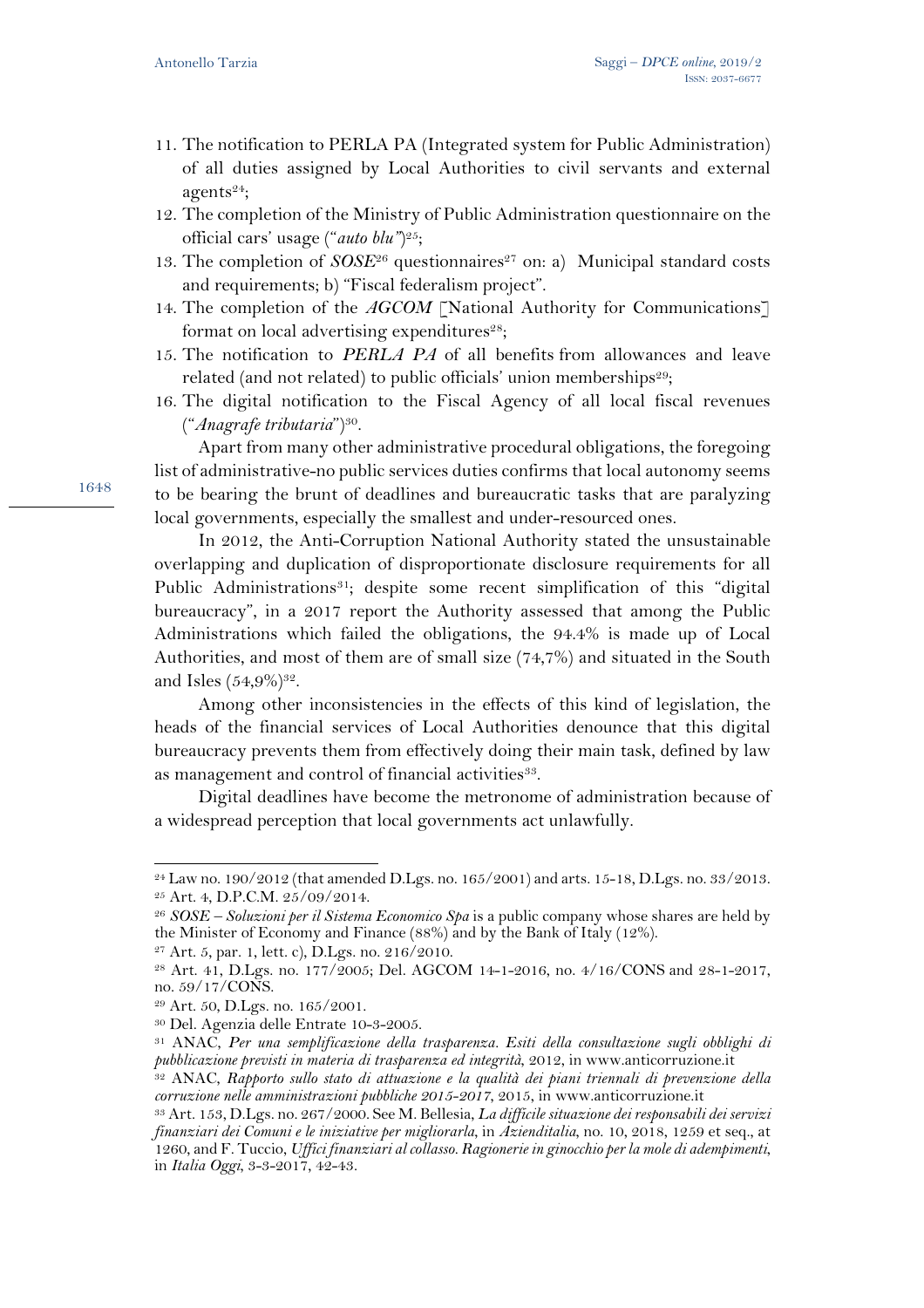## *2.2. Multi-layered frantic legislation*

The second critical factor is that small Municipalities are constrained and prejudiced by an overwhelming arising legislation that creates total uncertainty – even in the short term. The following examples are to better depict the current situation.

Consider the set of financial emergency measures taken in 2012:

D.L. no. 216/2011 ("*Milleproroghe*"), conv. by Law no. 14/2012; D.L. no. 1/2012 ("*Liberalizzazioni*"), conv. by Law no. 27/2012; D.L. no. 5/2012 ("*Semplificazione e sviluppo*"), conv. by Law no. 35/2012; D.L. no. 16/2012 ("*Semplificazione tributaria*"), conv. by Law no. 44/2012; D.L. no. 52/2012 ("*Razionalizzazione della spesa pubblica*"), conv. by Law no. 94/2012; D.L. no. 83/2012 ("*Decreto sviluppo economico 1*"), conv. by Law no. 134/2012; D.L. no. 95/2012 ("*Spending Review*"), conv. by Law no. 135/2012; Law no. 190/2012 ("*Anticorruzione*"); D.L. no. 174/2012 ("*Finanza e funzionamento degli enti territoriali*"), conv. by Law no. 213/2012; D.L. no. 179/2012 ("*Decreto sviluppo economico 2*"), conv. by Law no. 221/2012; Law no. 228/2012 ("*Legge di stabilità per il 2013*").

Three years later, another set of financial emergency measures has been spilled on local governments to rule on their activities in 2015:

D.L. no. 4/201534, conv. by Law no. 34/2015; Law no. 190/201435; D.L. no. 78/201536, conv. by Law no. 12/2015; Regulation of the Minister for the Interior 27-5-201537; Regulation of the Minister of Economy and Finance 20-5-201538; Regulation of the Minister for the Interior 28-4-201539; Law no.  $11/2015^{40}$ ; Regulation of the Minister of Economy and Finance 26-2-2015<sup>41</sup>; Regulation of the Minister of Infrastructures and Transport 29-1-201542.

In the first six months of 2019 has been arranged a wide-ranging set of new passed or drafted (at the time of this writing) legislation which will definitely have a great impact on all Public Administrations:

l

<sup>34</sup> "*Misure urgenti in materia di esenzione IMU*".

<sup>35</sup> "*Disposizioni per la formazione del bilancio annuale e pluriennale dello Stato – legge di stabilità 2015*".

<sup>36</sup> "*Disposizioni urgenti in materia di enti territoriali*".

<sup>37</sup> Decreto Ministro dell'Interno, "*Riparto del contributo alla finanza pubblica di 60 milioni di euro a carico delle province, per l'anno 2015*".

<sup>38</sup> Decreto Ministro dell'Economia e delle Finanze, "*Aggiornamento degli allegati al decreto legislativo 23 giugno 2011, n. 118, relativo alle disposizioni in materia di armonizzazione dei sistemi contabili e degli schemi di bilancio delle Regioni, degli enti locali e dei loro organismi, a norma degli articoli 1 e 2 della legge 5 maggio 2009, n. 42*".

<sup>39</sup> Decreto Ministro dell'Interno, "*Determinazione del riparto del contributo alla finanza pubblica a carico delle città metropolitane, delle province ricomprese nelle regioni a statuto ordinario e delle province delle regioni Siciliana e Sardegna, pari complessivamente a 5,7 milioni di euro, per l'anno 2015, in proporzione alle spese per incarichi di consulenza, studio e ricerca e per i contratti di collaborazione coordinata e continuativa*".

<sup>40</sup> "*Conversione in legge, con modificazioni, del decreto-legge 31 dicembre 2014, n. 192, recante proroga di termini previsti da disposizioni legislative*".

<sup>41</sup> Decreto Ministro dell'Economia e delle Finanze, "*Determinazione del riparto del contributo alla finanza pubblica a carico dei comuni, pari complessivamente a 563,4 milioni di euro, per l'anno 2015*".

<sup>42</sup> Decreto Ministro delle Infrastrutture e dei Trasporti, "*Fondo nazionale di sostegno per l'accesso alle abitazioni in locazione - Riparto disponibilità anno 2015 (100.000.000 €)*".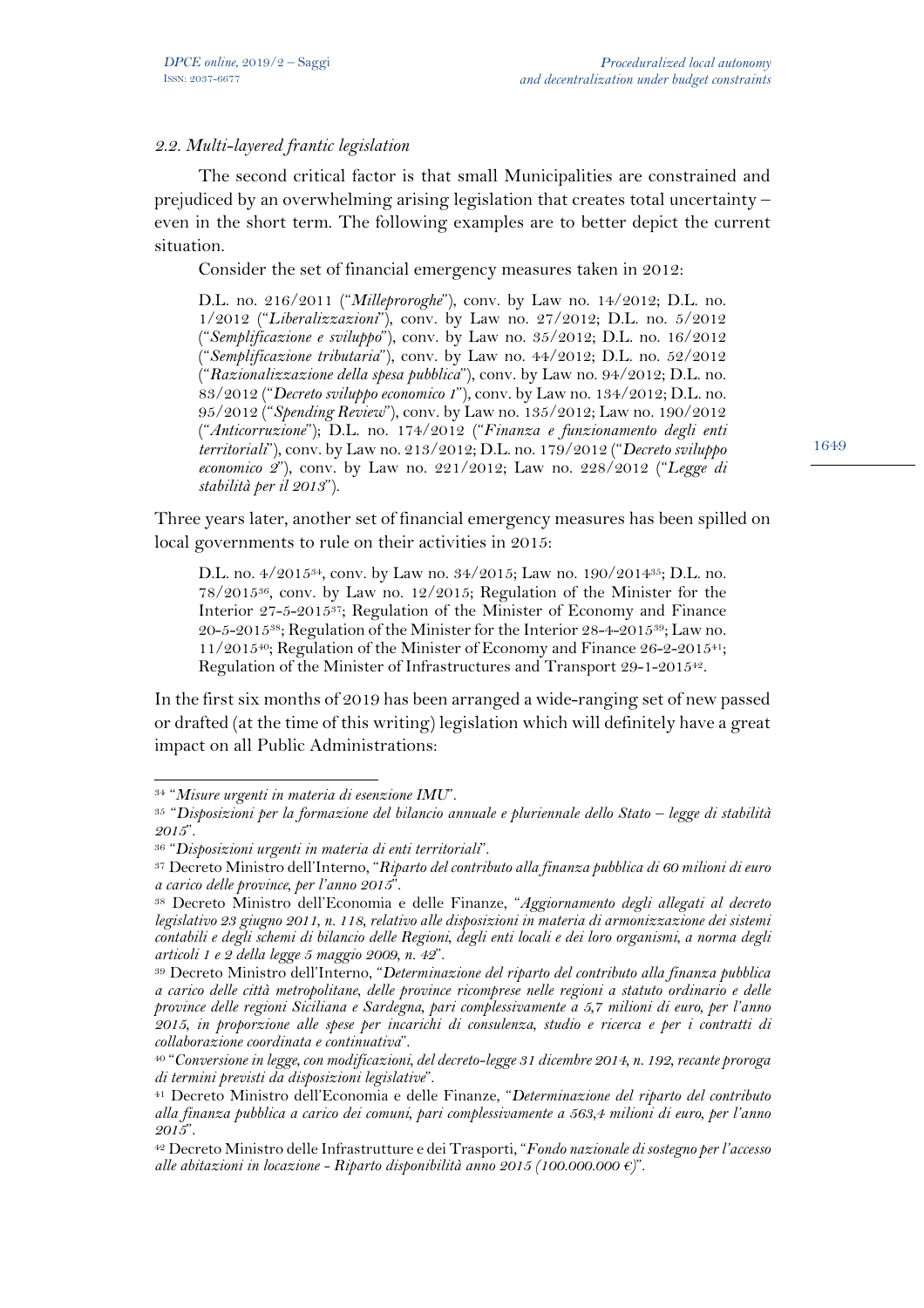Law no. 56/2019 ("Measures to ensure more concrete administrative actions and to prevent absenteeism"); bill ("d.d.l.") of "Delegation to the Government to introduce new measures for the improvement of Public Administration"; Law no. 145/2018 (Budget Law for 2019); D.L. no. 135/2018 ("Urgent provisions for simplification and support for enterprises and for Public Administration"), conv. by Law no. 12/2019; D.L. no. 4/2019 ("Urgent provisions on basic income ("*reddito di cittadinanza*") and pensions"), conv. by Law no. 26/2019; D.L. no. 32/2019 ("Urgent provisions to revitalize public contracts, to accelerate investments in infrastructure projects, hurban regeneration and reconstructions after seismic events"), conv. by Law no. 55/2019; and, finally, the just-passed D.L. 27-6-2019, no. 34 (called "*Decreto crescita*") that introduces new rules for budget and accrual accounting.

These regulations attest that Italian financial legislation is facing an enduring emergency.

All legislation is also unstable. For example, consider the Law on General Principles on Public Administration [Law no. 241/1990], made up of 31 articles. It suffered more than 200 amendments and various repeals brought by 40 different primary sources (20 Law Decrees; 9 Legislative Decrees; 11 Laws); 1 Law Decree of "*interpretazione autentica*" for some of its provisions<sup>43</sup>; 2 law Decrees and 1 Law of integration of its provisions44; 1 secondary source of "*delegificazione*"45; 1 secondary source of "*attuazione*"46 and references to various other secondary sources, over a 29-years period! How can principles be so unstable? The foregoing shows a dramatic inconsistency of the overall administrative system, which is under an enduring emergency.

But there is much more to be said. Administrative policies are completely annihilated by the instability and complexity of national and regional legislation which affects small Municipalities. Regional legislation, in particular, is considered as the frequent cause of further complication. The following examples are illustrative:

a) The national legislation gives a certain definition of the "Civil Protection" function. Regional legislations, whose compliance with regional funds for Municipalities are dependent on, sometimes give different legal definitions, e.g. in Lombardy Region. According to this latter point, Municipalities have to comply with national legislation in order to avoid governmental exercise of substitutive powers whilst, on the other hand, they have to comply with regional legislation to receive funds. The result is, at best, a vague characterisation of the required-bylaw definition of civil protection in municipal regulations.

b) The problematic creation of the Union of Municipalities as a solution to small and under-resourced local authorities' difficulty to perform their administrative tasks. At first, State legislation provided that the modification of the Charter of the Union was reserved to the Assembly of the Union. Later in 2008, an Act passed by the Lombardy Regional Assembly stated quite the

l

<sup>43</sup> Art. 5, par. 2, lett. c), D.L. no. 70/2011.

<sup>44</sup> D.L. no. 245/2005, converted by Law no. 21/2006; Law no. 296/2006; art. 47-bis D.L. no. 69/2013 as converted and modified by Law no. 98/2013.

<sup>45</sup> D.P.R. no. 157/2007.

<sup>46</sup> D.P.R. no. 300/1992.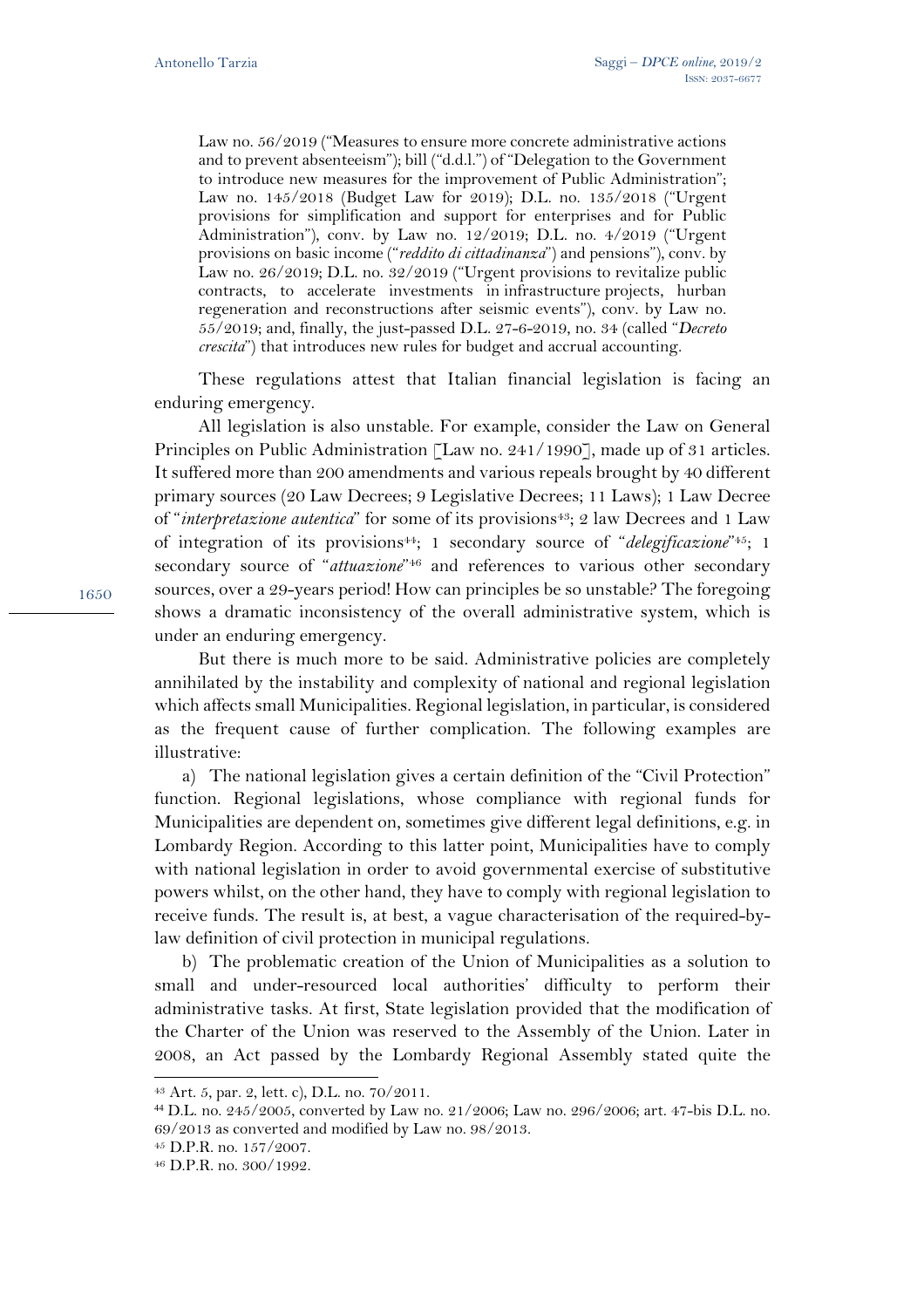$\overline{a}$ 

contrary, that all amendments might be approved by each City Council. Accordingly, another national Law in 2014 expressly stated that the power to amend is vested in the Assembly of the Union. Finally, Lombardy Regional Assembly modified the regional Law according to national rule. Then, it took more than 10 years and 4 Laws to be passed to establish a simple principle that identifies which political body is vested with the power of amendment.

In recent years, even the *Corte dei conti* is not providing advice to Municipalities whereas the same Court is not able to foresee frequent changes in regulation at all level; thus, the Court prefers to hide itself behind a misleading comity to Local Authorities' political discretion.

On concluding, it is patent that local autonomy does not mechanically derive by a deceptive and uncontrolled devolution of public powers but from simplification of legislation (is legislative simplification still alive in political agenda?) and some kind of participation of Municipalities in defining regional and national legislation.

## **3. What is left of local autonomy and participation in defining public policies?**

It appears that the concept of local autonomy has long been ill defined, accordingly to the idea that some Author, as borrowing the definition offered by de Tocqueville, refer to north-American Federalists: great political centralization and extreme administrative decentralization. The present Italian situation is the concrete sign of such a system with rewarding powers at the centre and cumbersome duties at local level (consider, e.g., the problem of addressing massive migration flows in the Municipalities).

Giovanni Lobrano, an Italian and Roman Law historian, clearly stated that the aforementioned administrative reforms solely focused on decentralization are not a deviation from centralism, but its finalization<sup>47</sup>. Evidences of this are also found in the lexical difficulty to refer to the situation of Local Authorities in a comparative perspective – *decentralización, desconcentración, décentralisation, devolution*, ending with the paradoxical expression "*Decentralization from the local*" which was used some years ago by the Secretary General of the Latin-American Federation of Municipalities and Local Authorities<sup>48</sup>.

It would be arguably adequate to state that local autonomy cannot rest only upon decentralization of powers and participation of citizen by voting. Evidently, the participation is completely annihilated by an oppressive and conflicting regulation produced by superior levels of government.

It is vital to introduce a new form of participation, based on the involvement of local communities in the political centres (national and regional) accordingly to

<sup>47</sup> G. Lobrano, *Perché e come riformare la autonomia speciale della Sardegna (e la Costituzione italiana),* in *ISPROM-Atti on-line del Convegno di Cagliari, 24-25 settembre 2015*, in www.isprom.wordpress.com

<sup>48</sup> C. Gadsden Carrasco, *Decentralisation from the Local: Action Research Lessons on Municipal Governance in the Mexican Transition to Democracy*, University of Essex, 2010.